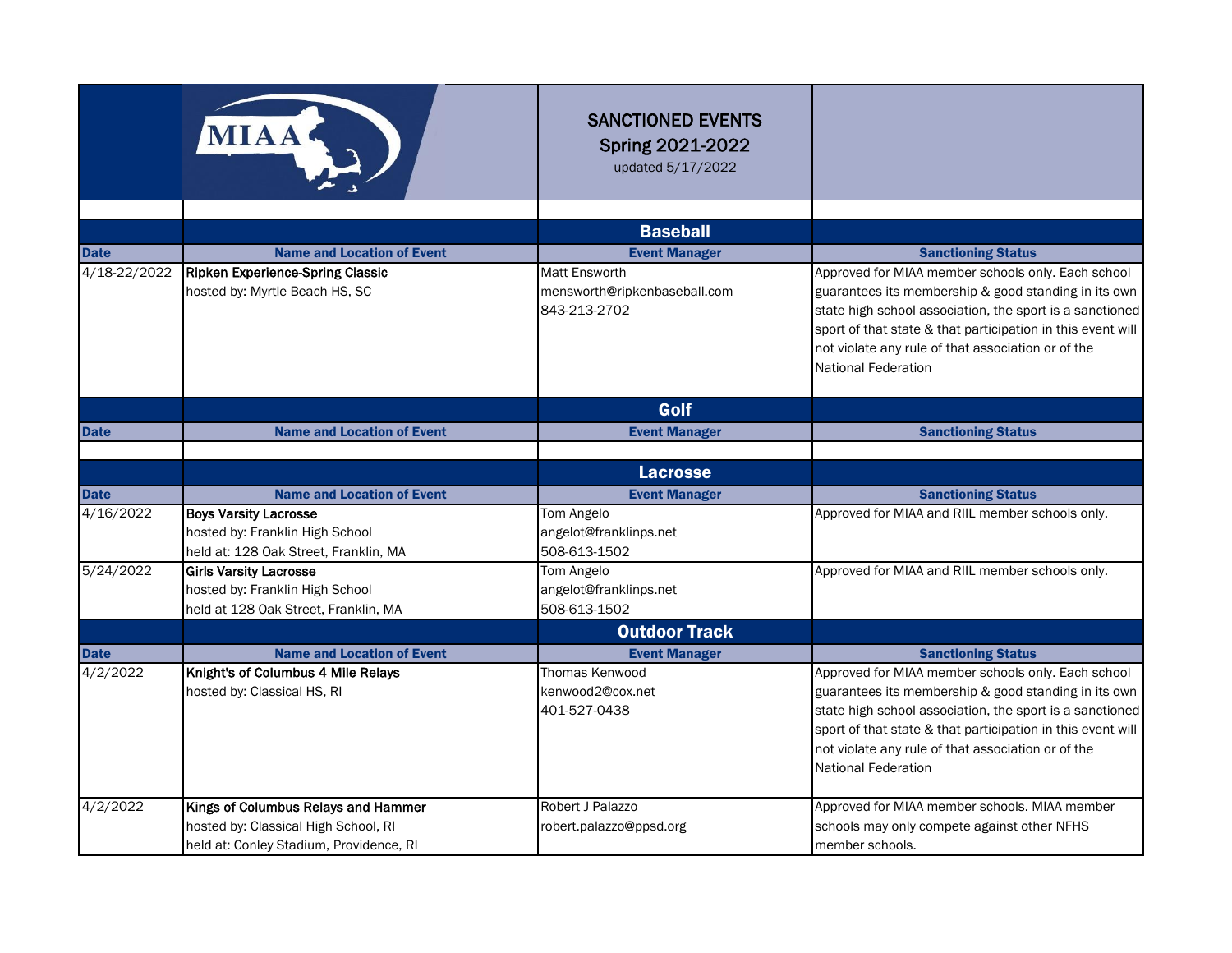| 4/8/2022     | <b>Tiger Invite</b>                           | <b>CB Richards</b>           | Approved for MIAA member schools only. Each school          |
|--------------|-----------------------------------------------|------------------------------|-------------------------------------------------------------|
|              | hosted by: South Pasadena High School, CA     | cbrichards600@gmail.com      | guarantees its membership & good standing in its own        |
|              |                                               | 626-434-6530                 | state high school association, the sport is a sanctioned    |
|              |                                               |                              | sport of that state & that participation in this event will |
|              |                                               |                              |                                                             |
|              |                                               |                              | not violate any rule of that association or of the          |
|              |                                               |                              | National Federation                                         |
| 4/9/2022     | 25th Annual Rt. 228 F/S Invitational          | <b>Rick Kates</b>            | Approved for MIAA member schools only.                      |
|              | hosted by: Notre Dame Academy                 | rkates2005@gmail.com         |                                                             |
|              | held at: 1073 Main St., Hingham, MA           | 781-706-3340                 |                                                             |
| 4/16/2022    | 43rd Annual John Ottaviani Track Invitational | Tom O'Brien                  | Approved for MIAA and NHIAA member schools.                 |
|              | hosted by: Haverhill High School              | 978-374-5732                 |                                                             |
|              | held at: 137 Monument Street, Haverhill, MA   | tobrien@haverhill-ps.org     |                                                             |
| 4/21/2022    | <b>Warrior Invitational</b>                   | Joe Cusack                   | Approved for MIAA member schools only.                      |
|              | hosted by: Foxborough High School             | cusackj@foxborough.k12.ma.us |                                                             |
|              | held at: 120 South Street, Foxborough, MA     | 508-596-8118                 |                                                             |
| 4/22/2022    | <b>CT Distance Festival</b>                   | <b>Jeff Billing</b>          | Approved for MIAA member schools. MIAA member               |
|              | hosted by: Hall High School, CT               | jeff_billing@whps.org        | schools may only compete against other NFHS                 |
|              |                                               |                              | member schools.                                             |
| 4/22/2022    | Bill Kane Fr./SO. Meet                        | Daniel Pryce                 | Approved for MIAA member schools only.                      |
|              | hosted by: Agawam High School                 | dpryce@agawamed.org          |                                                             |
|              | held at: 760 Cooper St. Agawam, MA            | 413-896-4790                 |                                                             |
| 4/22-23/2022 | <b>MSTCA Multi Fest</b>                       | Steve Nugent                 | Approved for MIAA member schools only.                      |
|              | hosted by: North Andover High School          | nugents@nak12.com            |                                                             |
|              | held at: 430 Osgood Street, North Andover, MA | 978-361-5155                 |                                                             |
| 4/22-23/2022 | <b>New York Relays</b>                        | Louis Vazquez                | Approved for MIAA member schools only. Each school          |
|              | hosted by: CHSAA, NY                          | coachvaz@aol.com             | guarantees its membership & good standing in its own        |
|              |                                               | 212-860-1899                 | state high school association, the sport is a sanctioned    |
|              |                                               |                              | sport of that state & that participation in this event will |
|              |                                               |                              | not violate any rule of that association or of the          |
|              |                                               |                              | National Federation                                         |
|              |                                               |                              |                                                             |
| 4/23/2022    | Art Madric Hall of Fame Invitational          | Stephen Lee                  | Approved for MIAA member schools only. Each school          |
|              | hosted by: Caravel Academy, R.C. Peoples, DE  | stephenlee2@icloud.com       | guarantees its membership & good standing in its own        |
|              |                                               | 302-757-3034                 | state high school association, the sport is a sanctioned    |
|              |                                               |                              | sport of that state & that participation in this event will |
|              |                                               |                              | not violate any rule of that association or of the          |
|              |                                               |                              |                                                             |
|              |                                               |                              |                                                             |
|              |                                               |                              | <b>National Federation</b>                                  |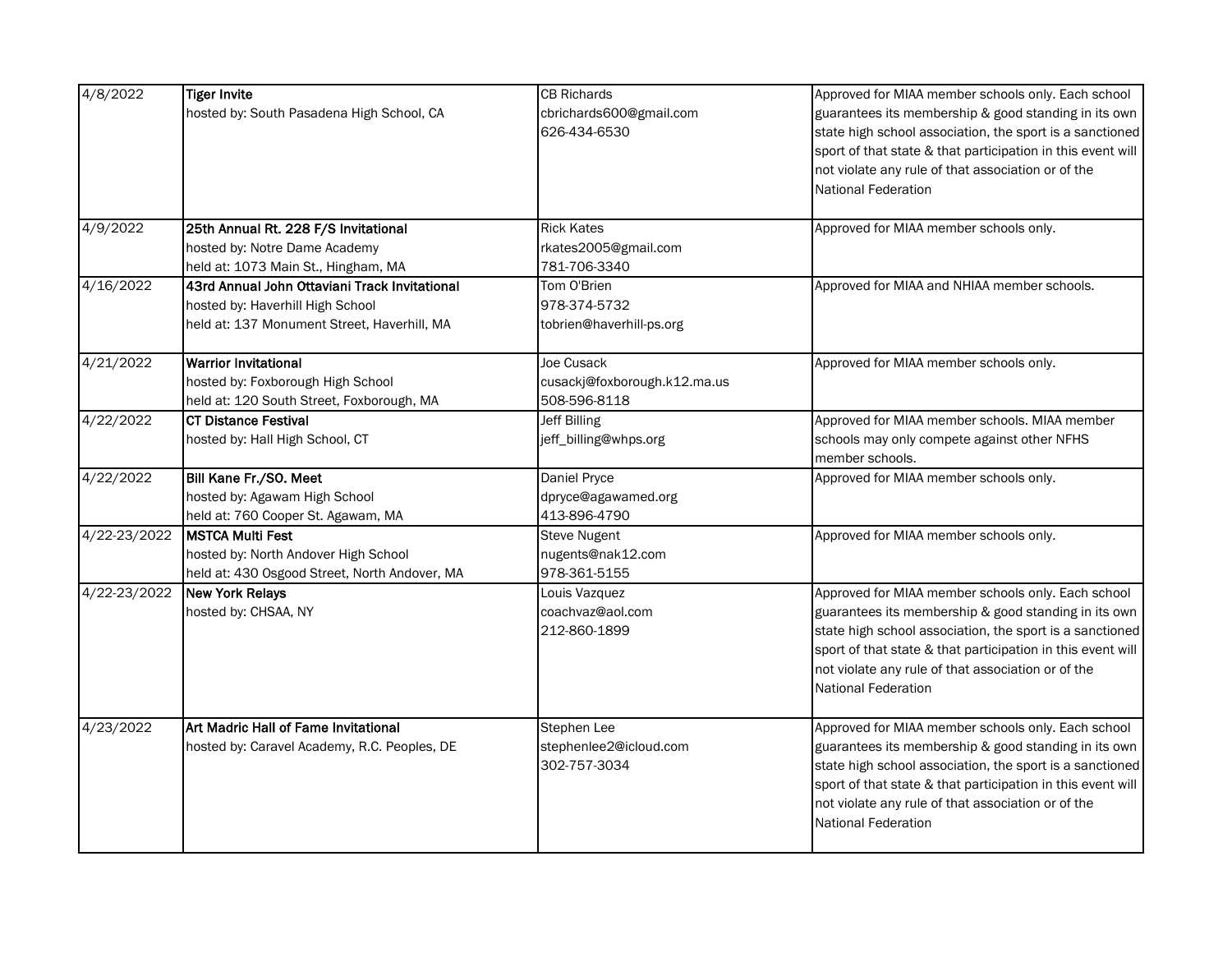| 4/28-30/2022         | Penn Relays                                    | Aaron Robison                      | Approved for MIAA member schools only. Each school          |
|----------------------|------------------------------------------------|------------------------------------|-------------------------------------------------------------|
|                      | hosted by: Strath Haven High School, PA        | arobison@upenn.edu                 | guarantees its membership & good standing in its own        |
|                      |                                                | 215-898-6154                       | state high school association, the sport is a sanctioned    |
|                      |                                                |                                    | sport of that state & that participation in this event will |
|                      |                                                |                                    | not violate any rule of that association or of the          |
|                      |                                                |                                    | <b>National Federation</b>                                  |
| 4/29/2022            | <b>MSTCA Division V &amp; VI Relays</b>        | Lori Horan                         | Approved for MIAA member schools only.                      |
|                      | hosted by: Sandwich High School                | Ihoran@sandwich.k12.ma.us          |                                                             |
|                      | held at: Quaker Meeting House, Sandwich, MA    | 508-367-3908                       |                                                             |
| 4/30/2022            | <b>MSTCA Division 1 State Relays</b>           | Joseph Rich                        | Approved for MIAA member schools only.                      |
|                      | hosted by: Braintree High School               | joseph.rich@braintreeschools.org   |                                                             |
|                      | held at: 128 Town Street, Braintree MA         | 781-752-8966                       |                                                             |
| $\frac{4}{30}{2022}$ | <b>Classical Classic</b>                       | Robert J Palazzo                   | MIAA member schools may only compete against other          |
|                      | hosted by: Classical High School, RI           | robert.palazzo@ppsd.org            | NFHS members.                                               |
| 4/30/2022            | <b>MSTCA Division 2 Relays</b>                 | <b>Steve Nugent</b>                | Approved for MIAA member schools only.                      |
|                      | hosted by: North Andover High School           | nugents@nak12.com                  |                                                             |
|                      | held at: 430 Osgood Street, North Andover, MA  | 978-361-5155                       |                                                             |
| 5/1/2022             | <b>MSTCA Steele Relays</b>                     | <b>Matt Griffin</b>                | Approved for MIAA member schools only.                      |
|                      | hosted by: West Springfield High School        | coachgriffin@wsps.org              |                                                             |
|                      | held at: Clark Field, 514 Amsowtown Road, West |                                    |                                                             |
|                      | Springfield                                    |                                    |                                                             |
| 5/1/2022             | <b>MSTCA Division 3 Relays</b>                 | Kvle Sousa                         | Approved for MIAA member schools only.                      |
|                      | hosted by: Oliver Ames High School             | ksousa@easton.k12.ma.us            |                                                             |
|                      | held at: 100 Lothrop Street, North Easton      | 508-472-2331                       |                                                             |
| 5/1/2022             | <b>MSTCA Division 4 Relays</b>                 | James Rooney                       | Approved for MIAA member schools only.                      |
|                      | hosted by: Pembroke High School                | 508-367-0474                       |                                                             |
|                      | held at: 80 Learning Lane, Pembroke, MA        | james.rooney@pembrokek12.org       |                                                             |
| 5/6/2022             | Lou Tozzi Fresh Soph Meet                      | Dennis Sheppard                    | Approved for MIAA member schools only.                      |
|                      | hosted by: Marshfield High School              | 508-207-6853                       |                                                             |
|                      | held at: 167 Forest Street, Marshfield, MA     | dennis.sheppard@marathonsports.com |                                                             |
| 5/7/2022             | Jim Hoar Invitational                          | <b>Jeff Tracey</b>                 | Approved for MIAA member schools only.                      |
|                      | hosted by: Plymouth South High School          | jtracey@plymouth.k12.ma.us         |                                                             |
|                      | held at: 490 Long Pond Road, Plymouth, MA      | 401-286-4518                       |                                                             |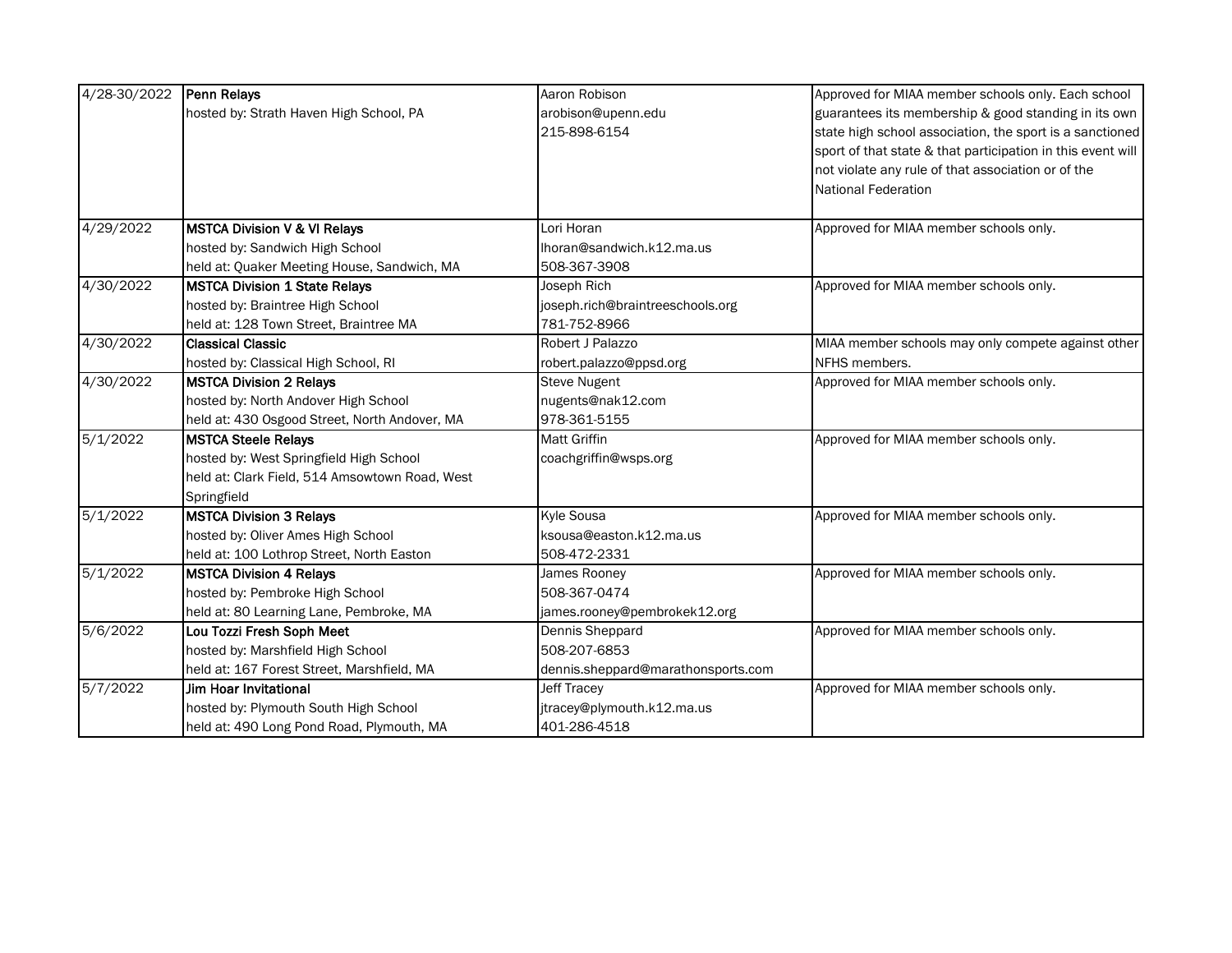| 5/7/2022     | The East Coast International Showcase                                         | Sanjay Ayre                  | Approved for MIAA member schools only. Each school          |
|--------------|-------------------------------------------------------------------------------|------------------------------|-------------------------------------------------------------|
|              | hosted by: Prince George's Sports & Learning Complex, MD sanjayayre@gmail.com |                              | guarantees its membership & good standing in its own        |
|              |                                                                               | 410-440-7475                 | state high school association, the sport is a sanctioned    |
|              |                                                                               |                              | sport of that state & that participation in this event will |
|              |                                                                               |                              | not violate any rule of that association or of the          |
|              |                                                                               |                              | <b>National Federation</b>                                  |
|              |                                                                               |                              |                                                             |
| 5/7/2022     | <b>Weston Twilight Invitational</b>                                           | John Monz                    | Approved for MIAA member schools only.                      |
|              | hosted by: Weston High School                                                 | monzj@weston.org             |                                                             |
|              | held at: 44 Wellesley St. Weston, MA 02493                                    | 781-492-7693                 |                                                             |
| 5/7/2022     | <b>Sunset Track &amp; Field Invitational</b>                                  | Mark Thornhill               | Approved for MIAA and RIIL member schools only.             |
|              | hosted by: Greater New Bedford Reg. Voc-Tech                                  | mrkthorn1216@aol.com         |                                                             |
|              | held at: 1121 Ashley Blvd, New Bedford, MA                                    | 508-542-1399                 |                                                             |
| 5/12-14/2022 | Glenn D. Loucks Memorial Track and Field Games                                | <b>Fred Singleton</b>        | Approved for MIAA member schools only. Each school          |
|              | hosted by: White Plains High School (NY)                                      | jsingleton@wpcsd.k12.ny.us   | guarantees its membership & good standing in its own        |
|              |                                                                               | 917-422-2314                 | state high school association, the sport is a sanctioned    |
|              |                                                                               |                              | sport of that state & that participation in this event will |
|              |                                                                               |                              | not violate any rule of that association or of the          |
|              |                                                                               |                              | <b>National Federation</b>                                  |
|              |                                                                               |                              |                                                             |
| 5/13/2022    | <b>MSTCA Twilight Coaches Invitational</b>                                    | Joe Cusack                   | Approved for MIAA member schools only.                      |
|              | hosted by: Foxborough High School                                             | cusackj@foxborough.k12.ma.us |                                                             |
|              | held at: 120 South Street, Foxborough, MA                                     | 508-596-8118                 |                                                             |
| 5/14/2022    | Nashua North Track Invitational                                               | Lisa Gingras                 | Approved for MIAA member schools only.                      |
|              | hosted by: Nashua North High School                                           | 603-966-2950                 |                                                             |
|              | held at: 8 Titan Way, Nashua, NA 03063                                        |                              |                                                             |
| 5/14/2022    | <b>MSTCA Coaches Invitational</b>                                             | <b>Brennan Bonner</b>        | Approved for all MIAA member schools only.                  |
|              | hosted by: Boston College High School                                         | bbonner@bchigh.edu           |                                                             |
|              | held at: 150 Morrissey Blvd., Boston, MA                                      | 401-812-8740                 |                                                             |
| 5/15/2022    | Minnechaug Invite                                                             | Kelsey Weber                 | Approved for all MIAA member schools only.                  |
|              | hosted by: Minnechaug Regional High School                                    | kweber@hwrsd.org             |                                                             |
|              | held at: 621 Main Street, Wilbraham, MA                                       | 978-846-0791                 |                                                             |
| 5/16/2022    | Massachusetts Vocational School Track Championships                           | David Balch                  | Approved for MIAA member schools only.                      |
|              | hosted by: Blue Hills Regional Voc. Tech. High School                         | dwbalch@gmail.com            |                                                             |
|              | held at: Blue Hills Regional Voc. Tech. High School                           | 781-264-1728                 |                                                             |
| 5/20/2022    | D1 Wmass Track Championships                                                  | William Kane                 | Approved for MIAA member schools only.                      |
|              | hosted by: Holyoke High School                                                | kaner5000@comcast.net        |                                                             |
|              | held at: 500 Beech Street, Holyoke MA                                         | 413-536-7531                 |                                                             |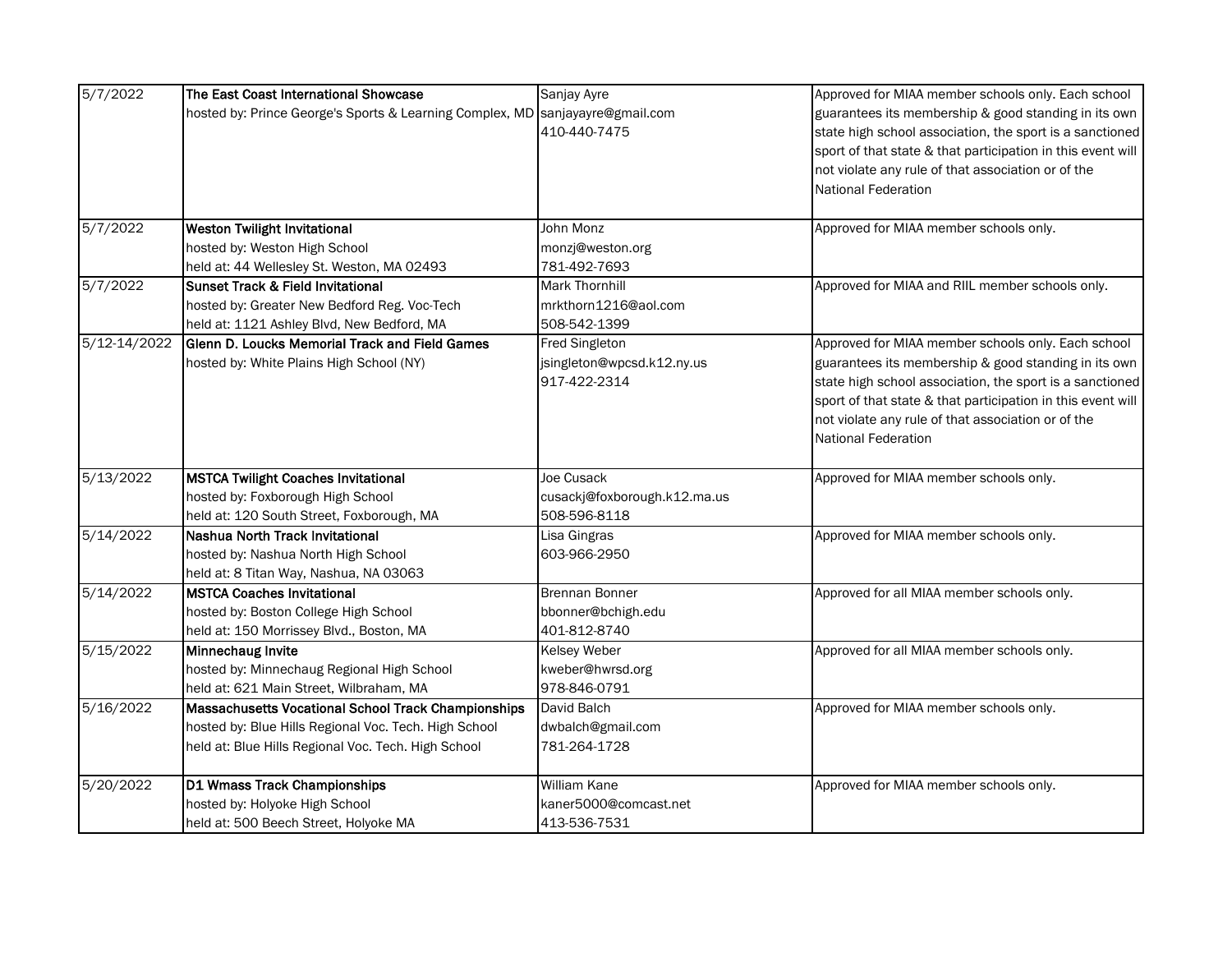| hosted by: Norwell High School<br>mstac.outdoor@gmail.com<br>781-660-6910<br>held at: 18 South Street, Norwell, MA                    |  |
|---------------------------------------------------------------------------------------------------------------------------------------|--|
|                                                                                                                                       |  |
|                                                                                                                                       |  |
| 6/6-7/2022<br><b>MSTCA Decathlon North</b><br><b>Matt Carr</b><br>Approved for MIAA member schools only.                              |  |
| hosted by: Burlington High School<br>carr@bpsk12.org                                                                                  |  |
| held at: 123 Cambridge Street, Burlington, MA<br>781-439-8222                                                                         |  |
|                                                                                                                                       |  |
|                                                                                                                                       |  |
| 06/6-7/2022<br><b>MSTCA North Heptathlon</b><br>John Monz<br>Approved for MIAA member schools only.                                   |  |
| hosted by: Weston High School<br>monzj@weston.org                                                                                     |  |
| 781-492-7693<br>held at: Weston HA, 444 Wellesley St, Weston, MA                                                                      |  |
| 06/6-7/2022<br><b>Rick Kates</b><br>Approved for MIAA member schools only.<br><b>MSTCA South Heptathlon</b>                           |  |
| hosted by: Notre Dame Academy<br>rkates2005@gmail.com                                                                                 |  |
| 781-706-3340<br>held at: 1073 Main St., Hingham, MA                                                                                   |  |
| 6/6-07/2022<br>MSTCA West Heptathlon/Decathlon<br>Approved for MIAA member schools only.<br>Linda Rowbotham                           |  |
| hosted by: Northampton High School<br>413-455-9051                                                                                    |  |
| held at: 380 Elm Street, Northampton, MA<br>coachrow413@gmail.com                                                                     |  |
| 6/11/2022<br>Donn Friedman<br>Approved for MIAA member schools only. Each school<br><b>New England Championship</b>                   |  |
| hosted by: Willow Brook Park, CT<br>donn@cnesspa.org<br>guarantees its membership & good standing in its own                          |  |
| 860-416-884<br>state high school association, the sport is a sanctioned                                                               |  |
| sport of that state & that participation in this event will                                                                           |  |
| not violate any rule of that association or of the                                                                                    |  |
| <b>National Federation</b>                                                                                                            |  |
| <b>Softball</b>                                                                                                                       |  |
| <b>Name and Location of Event</b><br><b>Event Manager</b><br><b>Sanctioning Status</b><br><b>Date</b>                                 |  |
| Approved for all MIAA, RIIL and NHIAA member<br>3/26/2022<br><b>KP Softball Jamboree</b><br><b>Cuck Quealy</b>                        |  |
| hosted by: King Philip Regional High School<br>chuck@kppridesoftball.com<br>schools. All aspects of Rule 21 (Jamboree) must be        |  |
| 508-243-1150<br>held at: 201 Franklin Street, Wrentham, MA<br>followed.                                                               |  |
| 4/18-22/2022<br>Approved for MIAA member schools only. Each school<br><b>Matt Ensworth</b><br><b>Ripken Experience-Spring Classic</b> |  |
| hosted by: Darlington High School, SC<br>mensworth@ripkenbaseball.com<br>guarantees its membership & good standing in its own         |  |
| 843-213-2702<br>state high school association, the sport is a sanctioned                                                              |  |
| sport of that state & that participation in this event will                                                                           |  |
| not violate any rule of that association or of the                                                                                    |  |
| <b>National Federation</b>                                                                                                            |  |
| <b>Volleyball</b>                                                                                                                     |  |
| <b>Date</b><br><b>Name and Location of Event</b><br><b>Event Manager</b><br><b>Sanctioning Status</b>                                 |  |